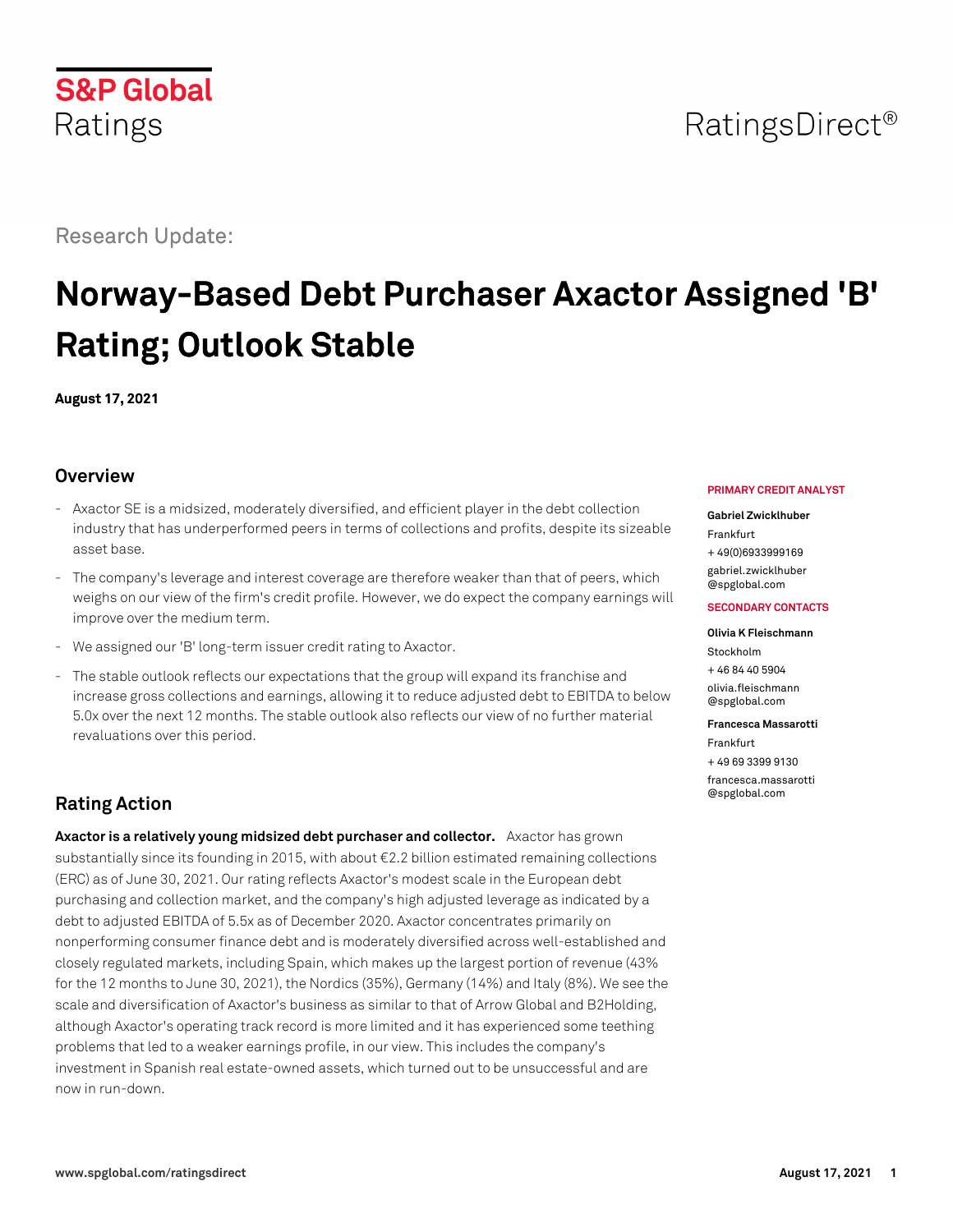**The company's strategy in unsecured consumer debt is narrower than that of larger peers that are less vulnerable to one specific segment.** Axactor operates alongside larger and more diversified debt purchasers and collectors, such as Intrum and Lowell. Compared with them, Axactor is more constrained due to its focus on one subset of the wider nonperforming loan market, that is unsecured consumer loans from banks and other lenders, which account for about 98% of its receivables. This leaves Axactor more susceptible to selling behaviors of vendors or less favorable pricing than more diversified peers that can pivot to other segments more quickly, if necessary. Axactor has a meaningful presence across its geographic footprint, particularly in the Nordics and Spain, but it lacks the leading market positions of its larger peers.

**Axactor's third-party collection (3PC) and its solid efficiency support the rating.** The company's clear focus on unsecured consumer debt and limited legacy infrastructure allowed the company to set up an efficient platform with one of the lower collection costs among peers, and we believe this will increasingly benefit Axactor with higher collection volumes. Additionally, we expect about 20%-25% of statutory revenue will continue to come from its 3PC business, a level roughly at the average of the peer group. This supports the franchise in our view and differentiates Axactor from its smaller peers, such as AnaCap Financial Europe, and DDM Debt AB, because it provides some diversity and is often contractual, which can offer more-predictable revenue.

**The economic disruptions in relation to COVID-19 tested Axactor's portfolio quality.** Through 2020, Axactor has recorded a negative revaluation total of €37 million on its receivables portfolio reflecting a change in expected future collections and their timing. This represents about 3.5% of the book value, and exceeds that of other unsecured specialists we rate (Lowell, Intrum, B2, and iQera). The group also realized a further €16 million impairment on its real estate-owned portfolio (12% of book value) in 2020. We believe that Axactor's large presence in Spain explains some of the higher impact, although a more conservative approach toward revaluations and uneconomical pricing of back book acquisitions in the past could also play a role. Under our base-case scenario, we don't expect any further material revaluations, but any sudden declines in collections performance and book value could weaken our view of Axactor's earnings trajectory.

**Axactor's high leverage and weak interest coverage weighs on our view of its credit risk.** When assessing Axactor's financial risk, we look at the company's credit metrics with EBITDA calculated in two ways (see "Europe's Distressed Debt Purchasers Look To Steady The Ship In 2021," published Feb. 12, 2021, on RatingsDirect). Cash-adjusted debt to EBITDA and EBITDA to interest, which adds back the amortization of principal, were 5.5x and 2.7x for full-year 2020, respectively. We note that our calculation of cash-adjusted EBITDA differs from Axactor's reported cash EBITDA, which additionally adds back the reversal of book value for real estate-owned assets. Without the add-back for collection applied to principal, credit metrics are materially weaker, although this is tempered somewhat by Axactor's solid debt to tangible equity ratio of 3.1x as of December 2020.

We expect Axactor will reduce cash-adjusted leverage to about 4.0x-4.2x and statutory leverage to about 8.5x-9.5x by end-2022 supported by the economic rebound and favorable industry growth prospects. Regardless of whether we look at EBITDA including or excluding the add-back for collections, we expect Axactor's credit metrics will remain weaker than that of peers with better financial risk profiles, such as B2Holding or Intrum. The expected deleveraging hinges on Axactor's ability to better capitalize on newly acquired portfolios from primary sellers and convert its expanding asset base into earnings, which so far have lagged that of peers. We attribute this to the lack of highly profitable assets with older purchase dates, a back-loaded collection curve, and possibly also collection operations that could not fully keep pace with the rapid growth in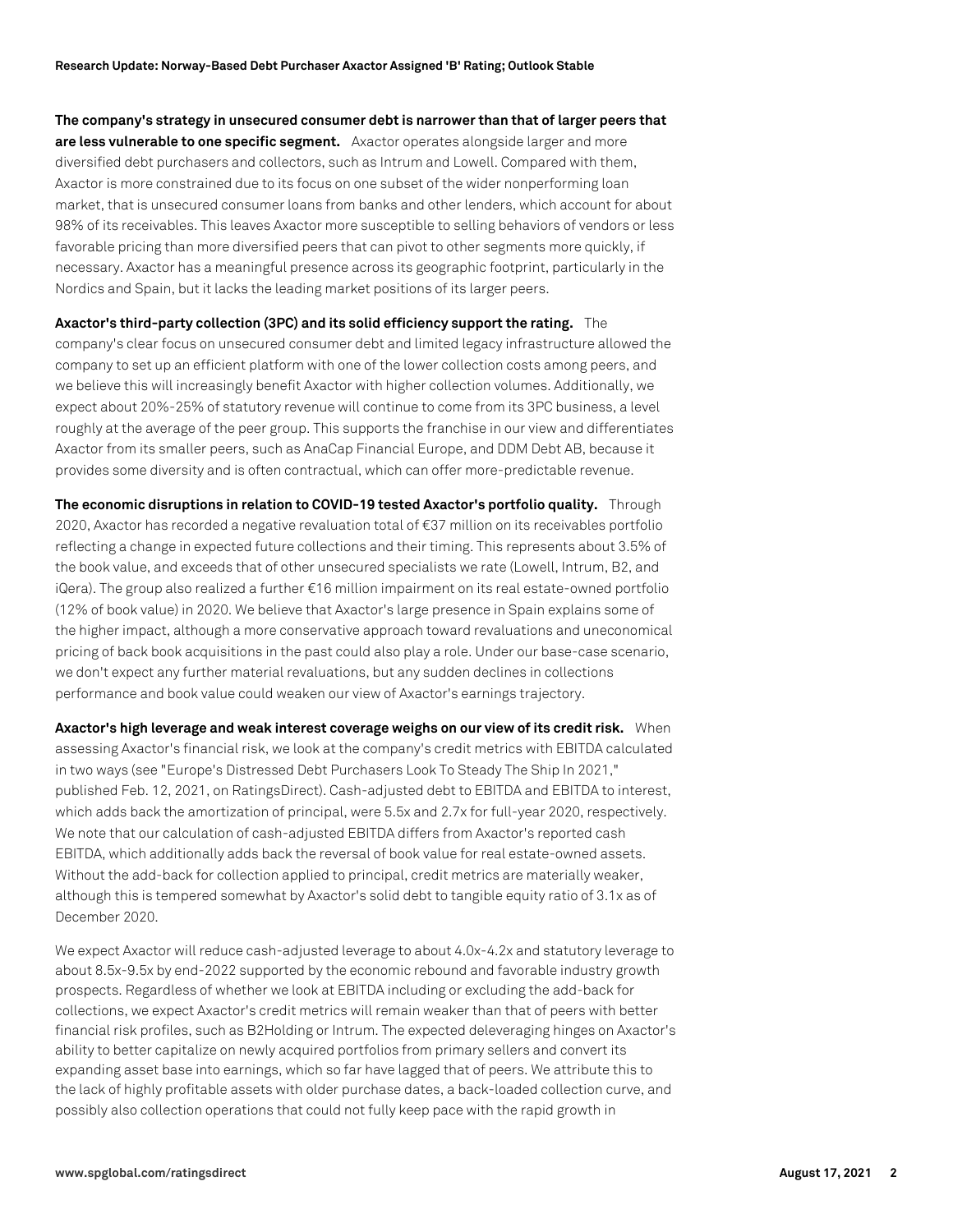## receivables.

**We assume that Axactor's management will follow a balanced financial policy despite the company's short operating track record.** We understand increasing its return on equity is Axactor's key goal to initiate dividend payments, but we don't expect this will come at the cost of its deleveraging. We also don't expect a negative influence on the company's financial policy from its dominant shareholder Geveran Trading Co Ltd., which held a 44% stake in Axactor as of June 2021 and exercises some control over the board, in our view. We take into account Geveran's expected longer term investment horizon as a family office--Geveran is an investment company whose interests are indirectly represented by Mr. John Fredriksen--and the associated lower propensity to employ an overly aggressive financial policy to generate short-term returns. We also view Axactor's recent refinancing and reorganizational measures as credit positive because they have extended the company's debt maturity profile, increased the equity base, and lowered organizational complexity.

# **Outlook**

The stable outlook reflects our expectation that, over the next 12 months, Axactor will increase its gross collections, allowing it to reduce leverage, with adjusted debt to EBITDA declining below 5.0x while maintaining sufficient headroom to covenants. The stable outlook also reflects our view that COVID-19-related collection shortfalls have largely been recognized in 2020, and we do not expect further material negative revaluations.

## **Upside scenario**

We could raise our ratings if Axactor strengthens its market position across its footprint and materially and sustainably improves its leverage beyond our current expectations such that adjusted debt to EBITDA remains below 3.5x and debt to statutory EBITDA remains below 8.0x, without jeopardizing future earnings potential with portfolio acquisitions below its replacement rate. An upgrade would also be contingent on sufficient headroom under its covenants, no indications of asset quality problems, and solid liquidity buffers.

## **Downside scenario**

We could lower our ratings if Axactor fails to increase its gross collections and earnings, which could be an indication of a weaker competitive position, or followed a more aggressive financial policy, such that we expected adjusted debt to EBITDA to stay above 5.0x on a prolonged basis. This would likely come alongside renewed pressure on covenants or materially weakening asset quality, which could also result in a downgrade.

# **Company Description**

Axactor is a Norway-headquartered debt purchaser and servicer that was founded in 2015. Its core business is the purchasing of nonperforming debt in the Nordics, Spain, Germany, and Italy. It specializes in unsecured consumer debt from banks and other consumer lenders. Approximately 20%-25% of statutory group revenue comes from consumer debt collections on behalf of third parties and ancillary services. Axactor also owns a portfolio of real estate assets in Spain, which are in run-off. The group is publicly traded on Oslo Stock Exchange, but investment company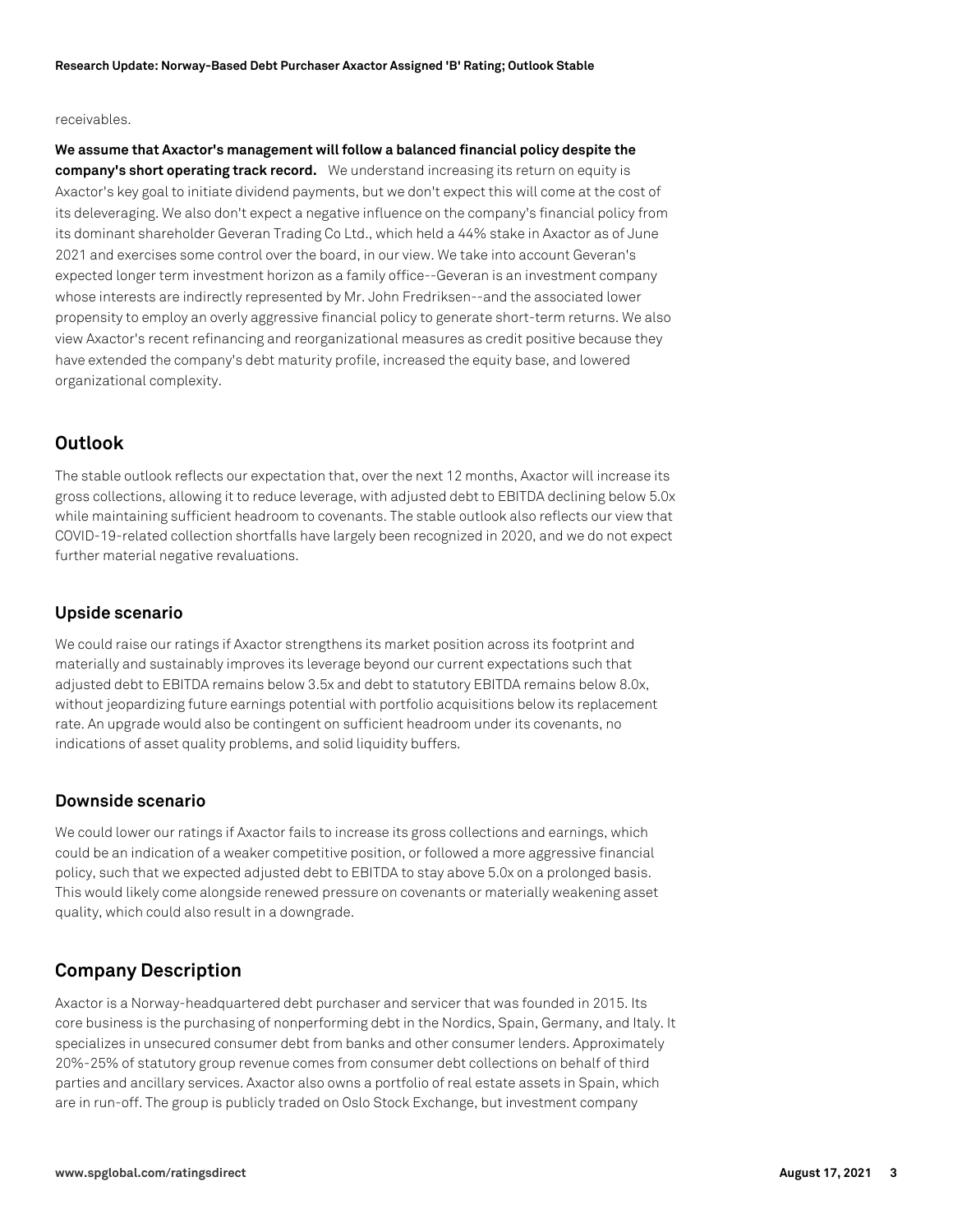#### **Research Update: Norway-Based Debt Purchaser Axactor Assigned 'B' Rating; Outlook Stable**

Geveran Trading Co Ltd., which is an indirectly owned by Mr. John Fredriksen, owns about 44% of share capital.

# **Our Base-Case Scenario**

## **Assumptions**

- Economic recovery continues in 2021 and 2022 with European real GDP growth of 4.4% this year and 4.5% in 2022. However, we note that COVID-19 variants and renewed lockdown measures could threaten our base case for Axactor.
- Gross collections on own portfolios to increase to €280 million-€300 million in 2021 and €340 million-€360 million in 2022, from €237 million in 2020, boosted by the recovery in underlying markets post-pandemic, as well as continued growth in and better utilization of Axactor's existing asset base. For 3PC, we forecast 20%-30% organic growth in 2021 and 12%-18% in 2022, following the dip in 2020.
- Adjusted EBITDA margins improving toward 60% by end-2022 as the group increasingly leverages its asset base and efficient collection platform and executes on its cost-savings program.
- Portfolio acquisitions beyond the replacement rate of about €200 million-€250 million in 2021 and €400 million-€450 million in 2022, compared with €213 million in 2020.
- No shareholder distributions and acquisitions in 2021 and 2022.

## **Key metrics**

Table 1

## **Axactor--Key Metrics**

| (x)                                     | 2020          | 2021f                   | 2022f |
|-----------------------------------------|---------------|-------------------------|-------|
| Debt to EBITDA                          | 5.5           | $4.8 - 5.0$ $4.0 - 4.2$ |       |
| Debt to statutory EBITDA                |               | 28.9 11.6-12.2 8.5-9.5  |       |
| EBITDA cash interest coverage           | 27            | $3.8 - 4.0$ 4.2-4.4     |       |
| Statutory EBITDA cash interest coverage | $0.5^{\circ}$ | $1.4 - 1.8$ $1.7 - 2.1$ |       |
| Debt to tangible equity                 | 3.1           | $2.8 - 3.0$ $2.7 - 2.9$ |       |

f--S&P Global Ratings' forecast.

# **Liquidity**

We view the company's liquidity as a neutral factor to the rating currently, although we could revise this viewpoint if headroom weakens on any of the firm's covenants. The company keeps relatively low cash on hand, but it has some capacity on its revolver and benefits from the cash flowing nature of the business. The company's liquidity needs primarily consist of portfolio purchases, which it could reduce to an extent if needed, particularly following the company's reduced usage of committed forward flow agreements. However, as a result, the company's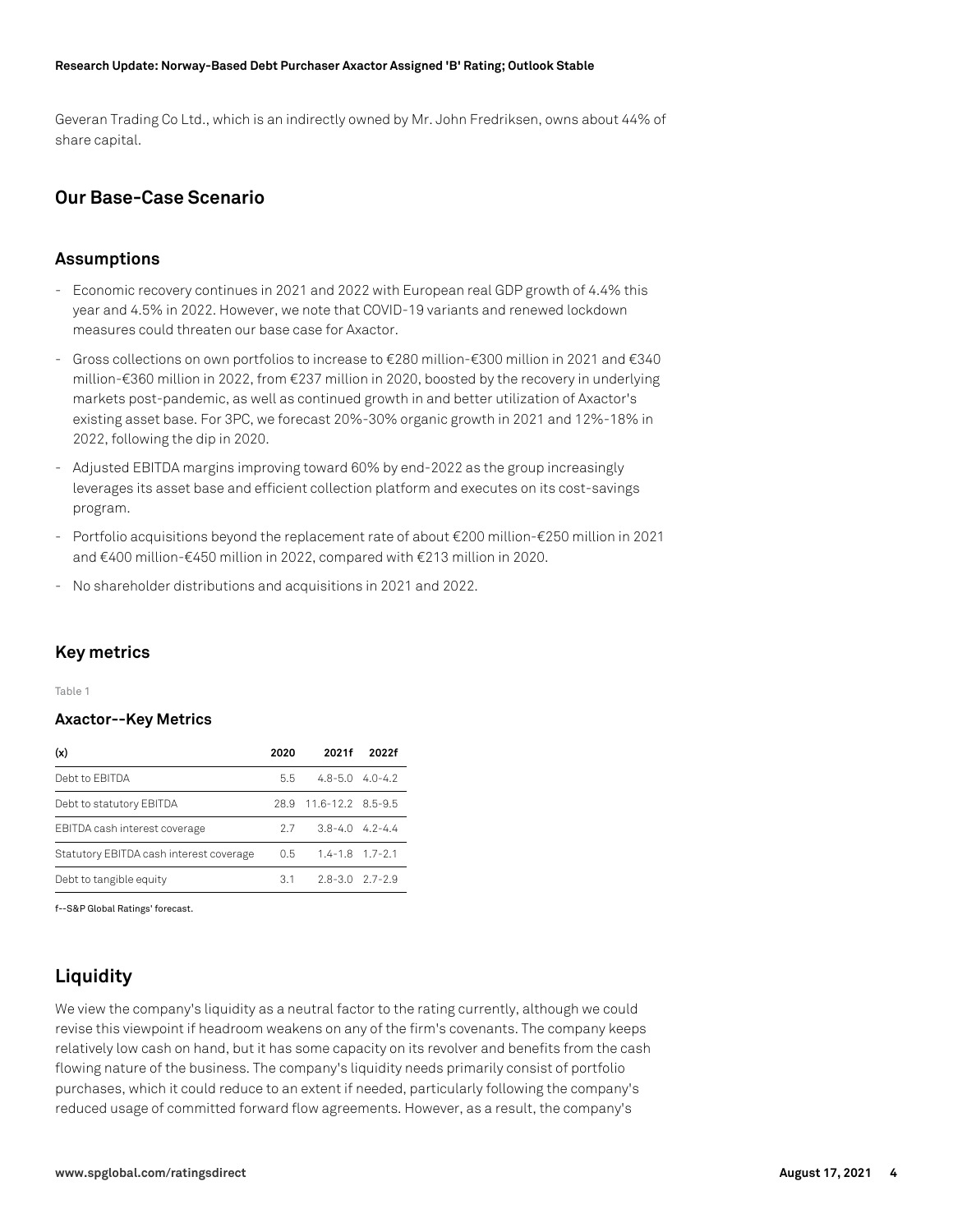earnings generation would also likely decrease in the future.

We expect liquidity sources will be about 2.1x uses over the next 12 months, which also benefits from little debt maturities over this period as the result of active debt maturity management over the past year. We expect the company will continue to proactively manage its liquidity. Despite a solid liquidity coverage, Axactor's liquidity assessment is constraint by its limited breadth and depth of available funding instruments, its relatively unproven track record in the capital markets, and the company's capacity to increase its assets beyond the replacement rate hinging on its ability to access debt markets.

We estimate that Axactor's principal liquidity sources during the 12 months to June 30, 2022, will comprise:

- Cash balance of about €44 million;
- Cash funds from operations of €200 million-€220 million; and
- An undrawn revolving credit facility (RCF) balance of about €81 million (we do not include the €75 million accordion option of the RCF as a source of liquidity because it is uncommitted).

We estimate that Axactor's principal liquidity uses during the same period will comprise:

- Maintenance portfolio purchases at about €140 million to replenish Axactor's asset base;
- Debt maturities of about €13 million; and
- Capital expenditure of about €4.0 million.

# **Covenants**

Axactor has several covenants under both its RCF and bond documentation. Currently the company has adequate headroom on the majority of its covenants, although in 2020 the cushions were tighter due to lower collections and a high share of committed forward flow agreements, which limited Axactor's flexibility to scale down portfolio purchases amid the COVID-19 pandemic. However, Axactor was able to obtain a waiver on the RCF's group leverage ratio covenant for the last three quarters of 2020 to avoid a breach. Additionally, the headroom of the net loan to value (LTV) covenant under the bond documentation has been small but we expect the company will remain in compliance with the threshold. We believe LTV covenants are easier for the company to actively manage than leverage ratio covenants, although potential revaluations could pose a risk.

RCF covenants:

- Restricted group leverage ratio below 3.0x ;
- Portfolio loan to value ratio below 60;
- Portfolio collection performance above 90%; and
- Parent loan to value below 80%.

## Bond covenants:

- Interest coverage ratio above 4.0x;
- Leverage ratio below 4.0x;
- Net loan to value below 75%; and
- Net secured loan to value below 65%.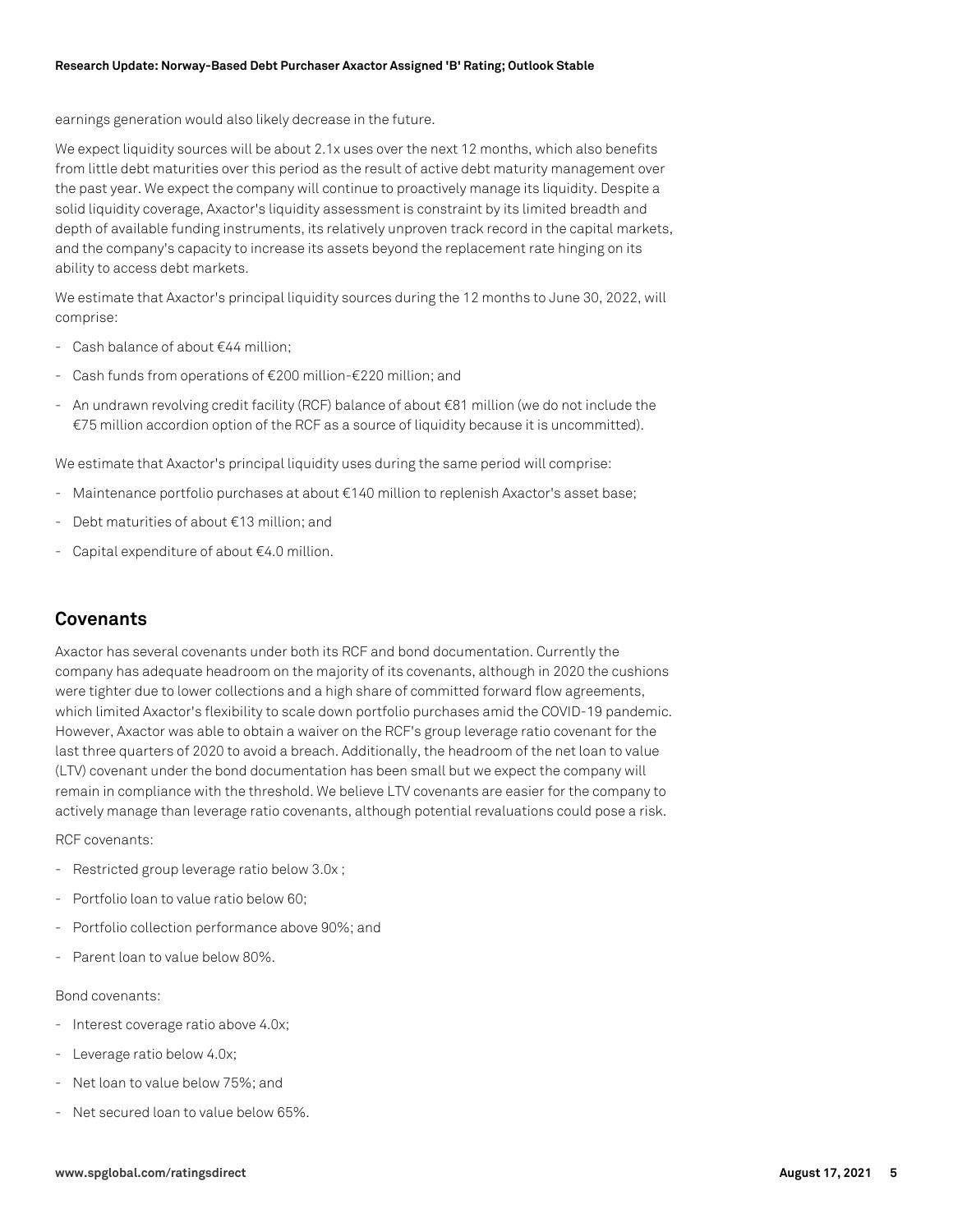# **Ratings Score Snapshot**

Issuer Credit Rating: B/Stable/--

Business risk: Fair

- Country risk: Low
- Industry risk: Moderately high
- Competitive position: Fair

Financial risk: Highly leveraged

- Cash flow/Leverage: Highly leveraged

## Anchor: b

## Modifiers

- Diversification/Portfolio effect: Neutral (no impact)
- Capital structure: Neutral (no impact)
- Financial policy: Neutral (no impact)
- Liquidity: Adequate (no impact)
- Management and governance: Fair (no impact)
- Comparable ratings analysis: Neutral (no impact)

# **Related Criteria**

- General Criteria: Group Rating Methodology, July 1, 2019
- Criteria | Corporates | General: Corporate Methodology: Ratios And Adjustments, April 1, 2019
- Criteria | Corporates | General: Methodology And Assumptions: Liquidity Descriptors For Global Corporate Issuers, Dec. 16, 2014
- Criteria | Corporates | General: Corporate Methodology, Nov. 19, 2013
- General Criteria: Methodology: Management And Governance Credit Factors For Corporate Entities, Nov. 13, 2012
- General Criteria: Principles Of Credit Ratings, Feb. 16, 2011

# **Related Research**

- Europe's Distressed Debt Purchasers Look To Steady The Ship In 2021, Feb. 12, 2021,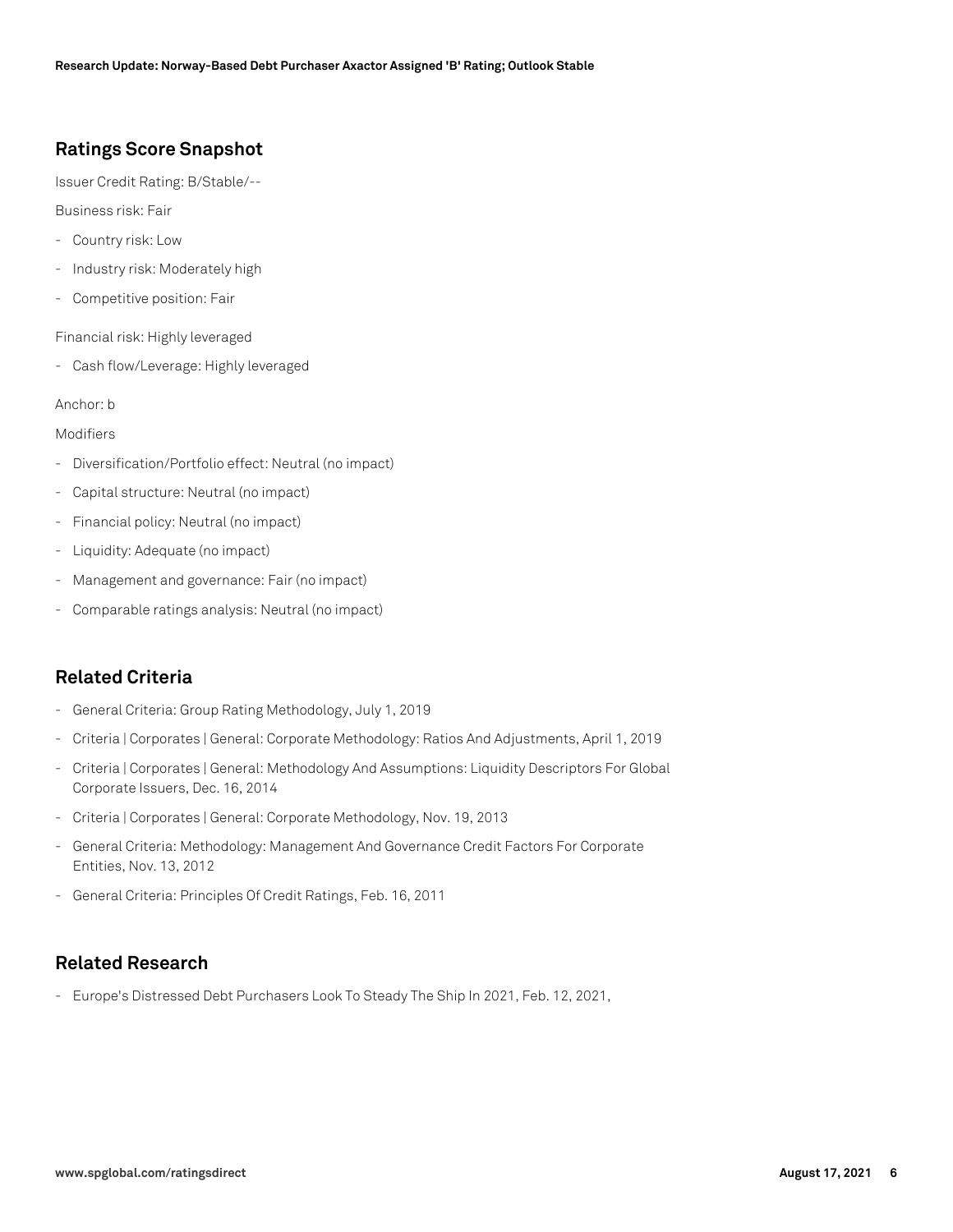# **Ratings List**

### **New Rating /Outlook Action**

### **Axactor SE**

Issuer Credit Rating B/Stable/--

Certain terms used in this report, particularly certain adjectives used to express our view on rating relevant factors, have specific meanings ascribed to them in our criteria, and should therefore be read in conjunction with such criteria. Please see Ratings Criteria at www.standardandpoors.com for further information. A description of each of S&P Global Ratings' rating categories is contained in "S&P Global Ratings Definitions" at https://www.standardandpoors.com/en\_US/web/guest/article/-/view/sourceId/504352 Complete ratings information is available to subscribers of RatingsDirect at www.capitaliq.com. All ratings affected by this rating action can be found on S&P Global Ratings' public website at www.standardandpoors.com. Use the Ratings search box located in the left column. Alternatively, call one of the following S&P Global Ratings numbers: Client Support Europe (44) 20-7176-7176; London Press Office (44) 20-7176-3605; Paris (33) 1-4420-6708; Frankfurt (49) 69-33-999-225; Stockholm (46) 8-440-5914; or Moscow 7 (495) 783-4009.